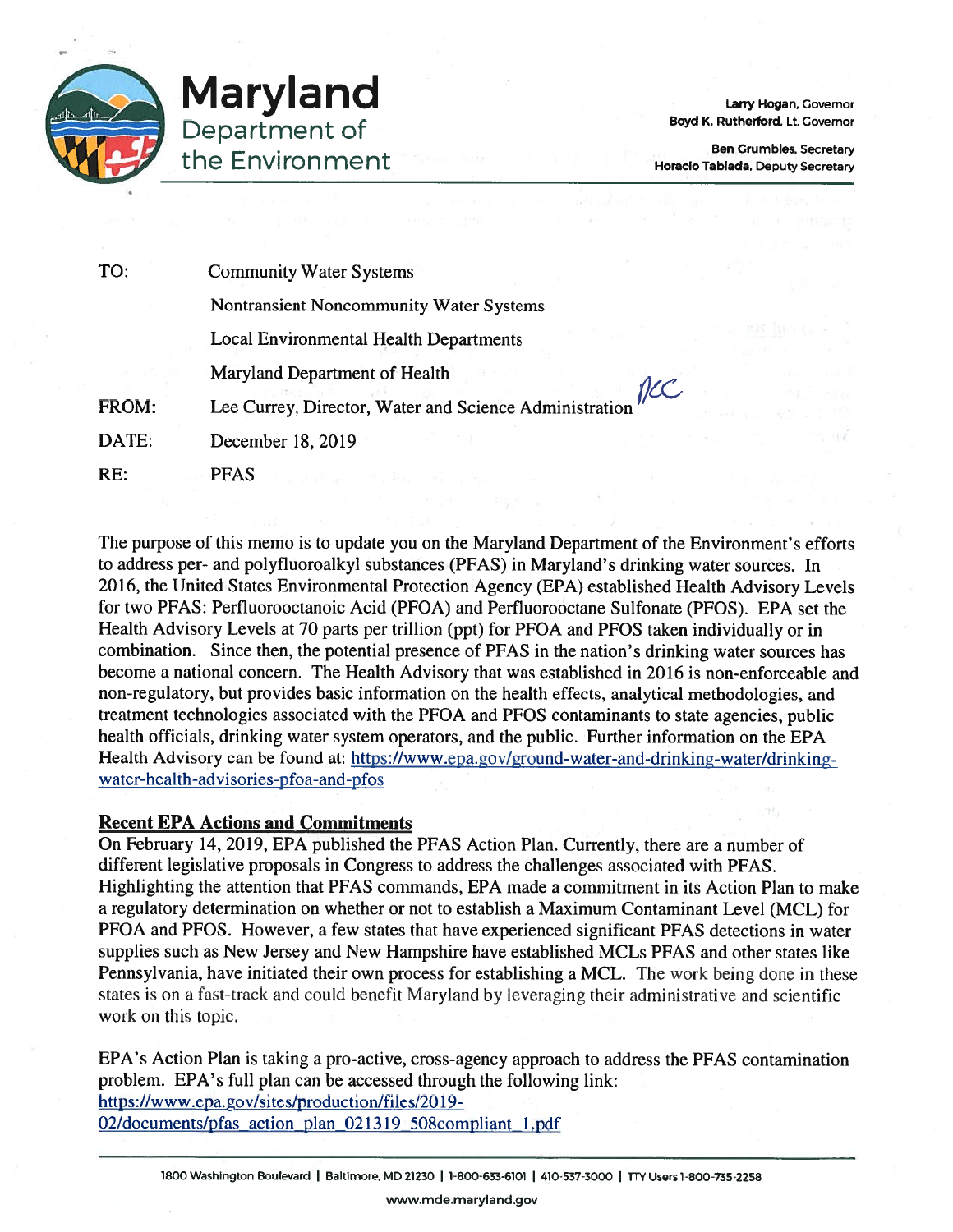A factsheet highlighting the EPA Action Plan is also attached.

Recently, through their Science to Achieve Results (STAR) Program, EPA awarded \$6 million to eight organizations to better understand the environmental risks that PFAS pose and to identify practices to best manage these risks. More information about the ST AR Program and these projects can be found at:

[https://cfpub.epa.gov/ncer abstracts/index.cfm/fuseaction/recipients.display/rfa id/643/records per p](https://cfpub.epa.gov/ncer_abstracts/index.cfm/fuseaction/recipients.display/rfa_id/643/records_per_page/ALL)  age/ALL

## **Maryland Background and Actions**

Forty-two water systems in Maryland were monitored for PFOA and PFOS under the Unregulated Contaminant Monitoring Rule 3 (UCMR3) between 2012 and 2015. As a result of this study, PFOA was detected in only one sample in Maryland (at Perryman in Harford County) at a level below the 2016 EPA Health Advisory of 70 ppt. More information on EPA's Unregulated Contaminant Monitoring Rule 3 can be found at: <https://www.epa.gov/dwucmr>

In addition, the Department of Defense (DOD) monitored military facilities throughout the country and in 2018 released a report on its investigation of PFAS at military bases. This report identified four sites in Maryland with PFAS contamination in groundwater. Since that time, PFAS compounds have been identified in at least four additional military installations. As additional testing proceeds there may be other DOD installations in Maryland where PFAS compounds are found in the groundwater. A brief summary of the findings at the eight DOD facilities are summarized below. The sites in Maryland are:

- l) Two military facilities in the Annapolis Area PFAS were detected in shallow groundwater at two sites in the Annapolis area, one near the Worthington Basin across the Severn River from the Naval Academy and the second at Bay Head Park, near the Woods Landing development.
- 2) Fort Meade Army Base PFAS were detected in the monitoring wells near Tipton Airfield.
- 3) U.S. Naval Research Laboratory at Chesapeake Beach PFAS were detected in shallow monitoring wells on the base. Low levels of PFAS have been found at a few off-site private drinking water wells, no detections of PFOA or PFOS were above the health advisories.
- 4) The former U.S. Naval Surface Warfare Center at White Oak near Silver Spring- PFAS were detected in monitoring wells. The Center is within the WSSC service area; no groundwater uses are in the vicinity.
- 5) Aberdeen Proving Ground Aberdeen and Edgewood areas PFAS compounds have been detected in three areas in the surficial aquifer (two areas along the Western Boundary at the Aberdeen Area) and the G-Street area at Edgewood. Additional work is underway to document the extent of contamination. One of the Western Boundary locations was the source of PFAS in the Harford County Perryman wellfield.
- 6) Naval Air Station Patuxent River PFAS has been documented in the shallow groundwater at this facility. No detections were found in the confined water supply aquifers on the base.
- 7) Andrews Air Force Base PFAS has been found in monitoring wells on the post. Potable water for the post and the vicinity is supplied by the WSSC.
- 8) Former Brandywine DRMO- PFAS has been found in monitoring wells on the property, but not in wells in the vicinity.